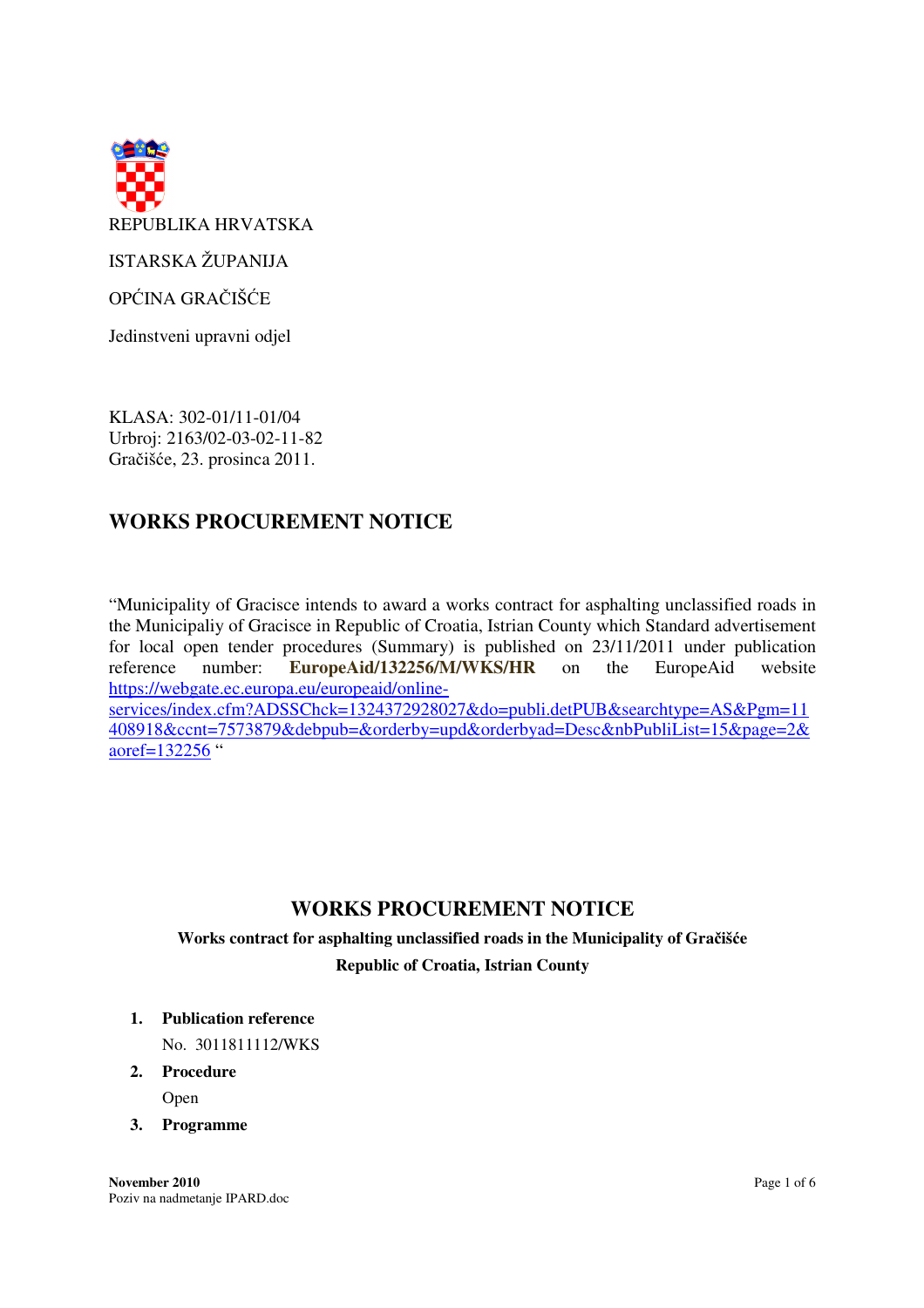IPA

# **4. Financing**

IPARD programme 2007-2013 Agriculture and Rural Development Plan

# **5. Contracting Authority**

Municipality of Gračišće, Loža 1, 52403 Gračišće

### **CONTRACT SPECIFICATIONS**

### **6. Description of the contract**

The contracting works are related on asphalting project for unclassified road for the Municipality of Gračišće in the Istrian County. Asphalting project for unclassified road for the Municipality of Gračišće applies to road sections Gračišće – Sveti Juraj,Škljonki – Valeti, Perunčevac – Sveti Stjepan in rural area of the municipality with the purpose of better connection of the villages with their rural areas as well as with other neighbouring areas, all in order to create conditions for better business and better living for residents of Municipality of Gračišće, which is an undeveloped area from which the population is continuously emigrating.

Asphalting road shall be done on sections of existing road which is functional, but as gravel (white) roads, so the asphalting of the existing roads is relatively simple, with no mayor construction or any other works.

# **7. Number and titles of lots**

N/A

# **TERMS OF PARTICIPATION**

# **8. Eligibility and rules of origin**

Participation is open to all legal persons participating either individually or in a grouping (consortium) of tenderers which are established in a Member State of the European Union or in a country or territory of the regions covered and/or authorised by the specific instruments applicable to the programme under which the contract is financed (see also heading 22 below). All works, supplies and services under this contract must originate in one or more of these countries. Participation is also open to international organisations. The participation of natural persons is directly governed by the specific instruments applicable to the programme under which the contract is financed.

# **9. Grounds for exclusion**

Tenderers must submit a signed declaration, included in the Tender Form for a Works Contract, to the effect that they are not in any of the situations listed in point 2.3.3 of the **Practical Guide to contract procedures for EU external actions.**

### **10. Number of tenders**

Tenderers may submit only one tender per lot. Tenders for parts of a lot will not be considered.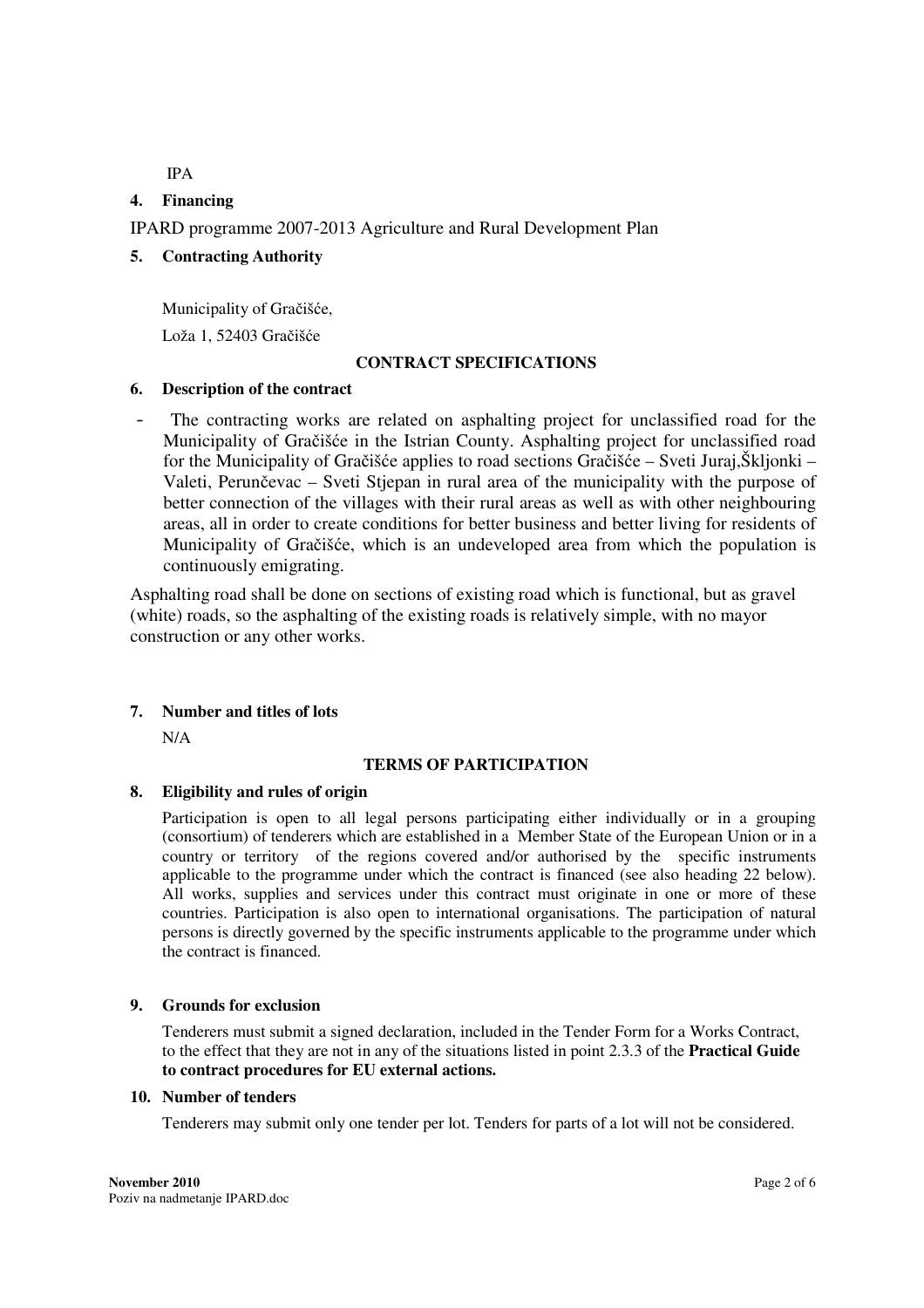Any tenderer may state in its tender that it would offer a discount in the event that its tender is accepted for more than one lot. Tenderers may not submit a tender for a variant solution in addition to their tender for the works required in the tender dossier.

# **11. Tender guarantee**

Tenderers must provide a tender guarantee of 7.407.64 euros when submitting their tender. This guarantee will be released to unsuccessful tenderers once the tender procedure has been completed and to the successful tenderer(s) upon signature of the contract by all parties.

### **12. Performance guarantee**

The successful tenderer will be asked to provide a performance guarantee of 10  $\%$  when signing of the contract. This guarantee must be provided together with the return of the countersigned contract no later than 30 days after the tenderer receives the contract signed by the Contracting Authority. If the selected tenderer fails to provide such a guarantee within this period, the contract will be void and a new contract may be drawn up and sent to the tenderer which has submitted the next cheapest compliant tender.

# **13. Information meeting and/or site visit**

The tenderer is strongly advised, but not obliged to attend the clarification meeting and to visit and inspect the site of the works and its surroundings for the purpose of assessing, at his own responsibility, expense and risk, factors necessary for the preparation of his tender and the signing of the contract for the works.

Clarification meeting will be held 10. February 2012. at 10:00 local time and Site visit will be held 10.February 2012. at 12:00 local time at the address of Municipality of Gračišće, Loža 1, 52403 Gračišće.

# **14. Tender validity**

Tenders must remain valid for a period of 90 days after the deadline for submission of tenders.

**15. Period of implementation of tasks** 

8 months

# **SELECTION AND AWARD CRITERIA**

### **16. Selection criteria**

The selection criteria for each tenderer are as follows:

Economic and financial capacity of candidate:

### Tenderer:

a) The average annual turnover of the tenderer in the last 3 years (2008,2009,2010) must be equal to or exceeding 750.000,00 EUR and at least 259.267,44 EUR in each year.

b) Tender must have access to sufficient credit and other financial facilities to cover the required cash flow for the duration of the contract. In any case, the amount of credit available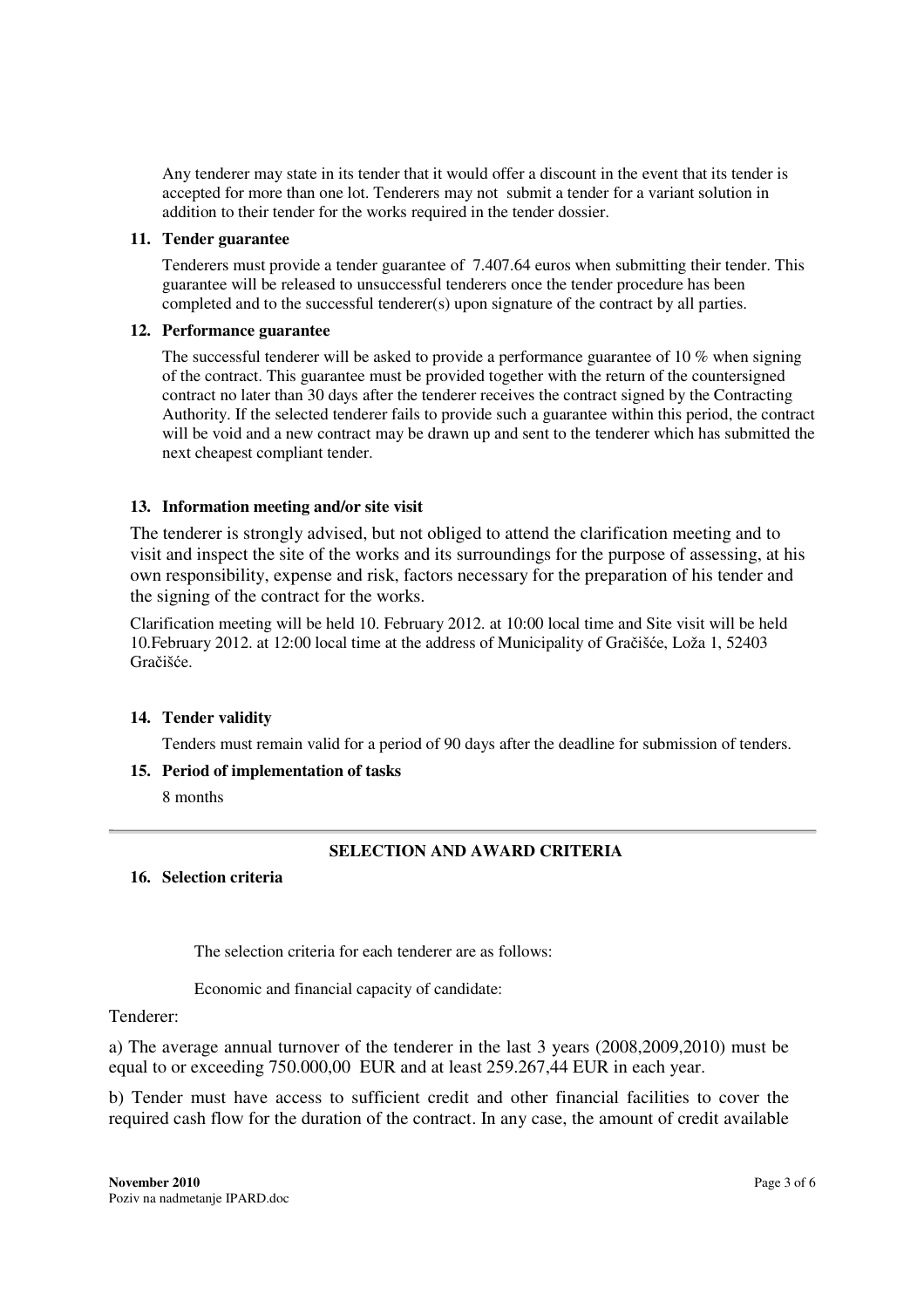must exceed the equivalent of 370.382,06 EUR.

If applicant is a Consortium/Join Venture

a) The average turnover of the Leader of consortium/Joint venture in the last 3 years (2008, 2009 and 2010) must be equal to or exceeding 225.000,00 EUR, but not less than 92.595,52 EUR in each year.

b) The average annual turnover of the consortium/Joint venture in the last 3 years (2008,2009 and 2010) must be equal to or exceeding 750.000,00 EUR and at least 259.267,44 EUR in each year.

c) Tenderer must have access to sufficient credit and other financial facilities to cover the required cash flow for the duration of the contract. In any case, the amount of the credit available must exceed the equivalent of 370.382,06 EUR.

Technical and professional capacity of candidate:

Tenderer:

a) Tenderer must be a registered firm or natural person legally capable of carrying ouzt the specified works.

b) Tenderer must carry out at least 70 % of the contract works by his own resources (equipment, materials, human and financial resources)

c) Tenderer must have approval for the performance of construction in accordance with Act on architectural and engineering services and activities in physical planning and building – Group G (OG 152/08 and 49/11)

d) Tenderer must indicate key personnel (in accordance with subclause 12.1.9.)- 1 employee who is a site engineer (conditions of Group G). Site engineer is a civil engineer who has three (3) years relevant work experience and appropriate qualifications in accordance with Articvle 47 and 48 Act on architectural and engineering services and activities in physical planning and building (OG 152/08 and 49/11).

c) All key personnel to be mobilised for this project must have appropriate experience and proven qualifications relevant to works of a similar nature to this project as it is specified in the Tender Dossier, volume 1, section 1.Instructions to tenderers, sub-clause 12.1.9.

e) Tenderer, as a main works contractor, must have successfully completed 2 projects of the same nature and complexity comparable to the works concerned by the tender over the last five (5) years.

If applicant is a Consortium/Join Venture

a) Tenderer must be a registered firm or a natural person legally capable of carrying out the specified works.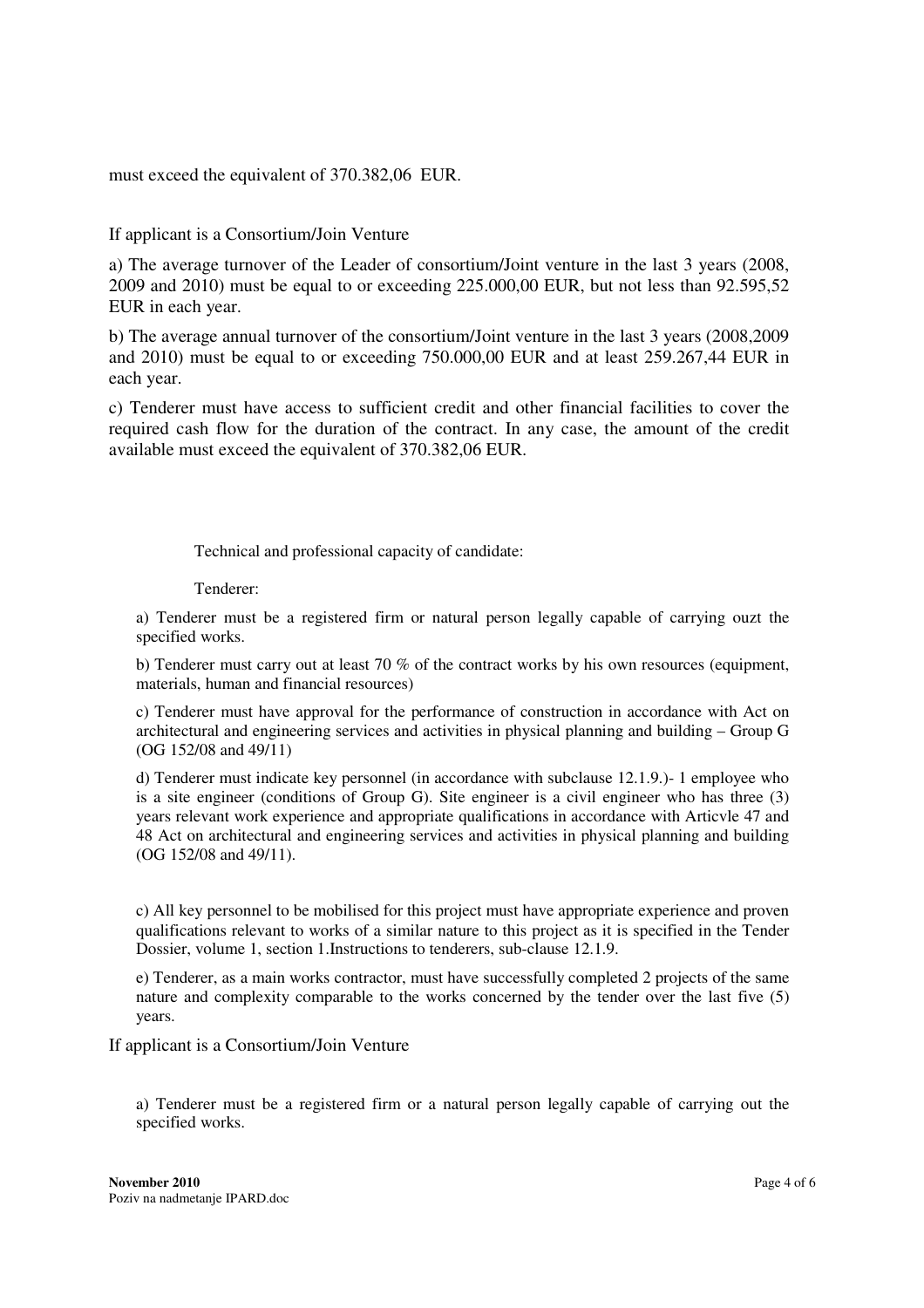b) Tenderer must carry out at least 70 % of the contract works by his own resources (equipment, materials, human and financial resources)

c) Tenderer must have approval for the performance of construction in accordance with Act on architectural and engineering services and activities in physical planning and building – Group G (OG 152/08 and 49/11)

d) Lead member of joint venture/consortium has ability to carry out at least 50 % of the contract works by his own means.

e) Another member of joint venture/consortium must have ability to carry out at least 10 % of the contract by his own means

f)Tenderer, as a main works contractor, must have successfully completed 2 projects of the same nature and complexity comparable to the works concerned by the tender over the last five (5) years.

g) All key personnel to be mobilised for this project must have appropriate experiance and proven qualifications relevant to works of a similar nature to this project as it is specified in the Tender Dossier, volume 1, section 1.Instruction to tenderers, sub-clause 12.1.9.

h) Tenderer must indicate key personnel (in accordance with subclause 12.1.9.)- 1 employee who is a site engineer (conditions of Group G). Site engineer is a civil engineer who has three (3) years relevant work experience and appropriate qualifications in accordance with Articvle 47 and 48 Act on architectural and engineering services and activities in physical planning and building (OG 152/08 and 49/11).

An economic operator may, where appropriate and for a particular contract, rely on the capacities of other entities, regardless of the legal nature of the links which it has with them. Some examples of when it may *not* be considered appropriate by the Contracting Authority are when the tender rely in majority on the capacities of other entities or when they rely on key criteria. If the tender rely on other entities it must prove to the Contracting Authority that it will have at its disposal the resources necessary for performance of the contract, for example by producing an undertaking on the part of those entities to place those resources at its disposal. Such entities, for instance the parent company of the economic operator, must respect the same rules of eligibility and notably that of nationality, as the economic operator. Furthermore, the data for this third entity for the relevant selection criterion should be included in the tender in a separate document. Proof of the capacity will also have to be furnished when requested by the Contracting Authority.

### **17. Award criteria**

Price .

#### **TENDERING**

### **18. How to obtain the tender dossier**

The tender dossier is available from Municipality of Gračišće, Loža 1, 52403 Gračišće upon payment of 50 EUR at the gyro account of Karlovačka banka d.d. number: 2400008-1813200006,